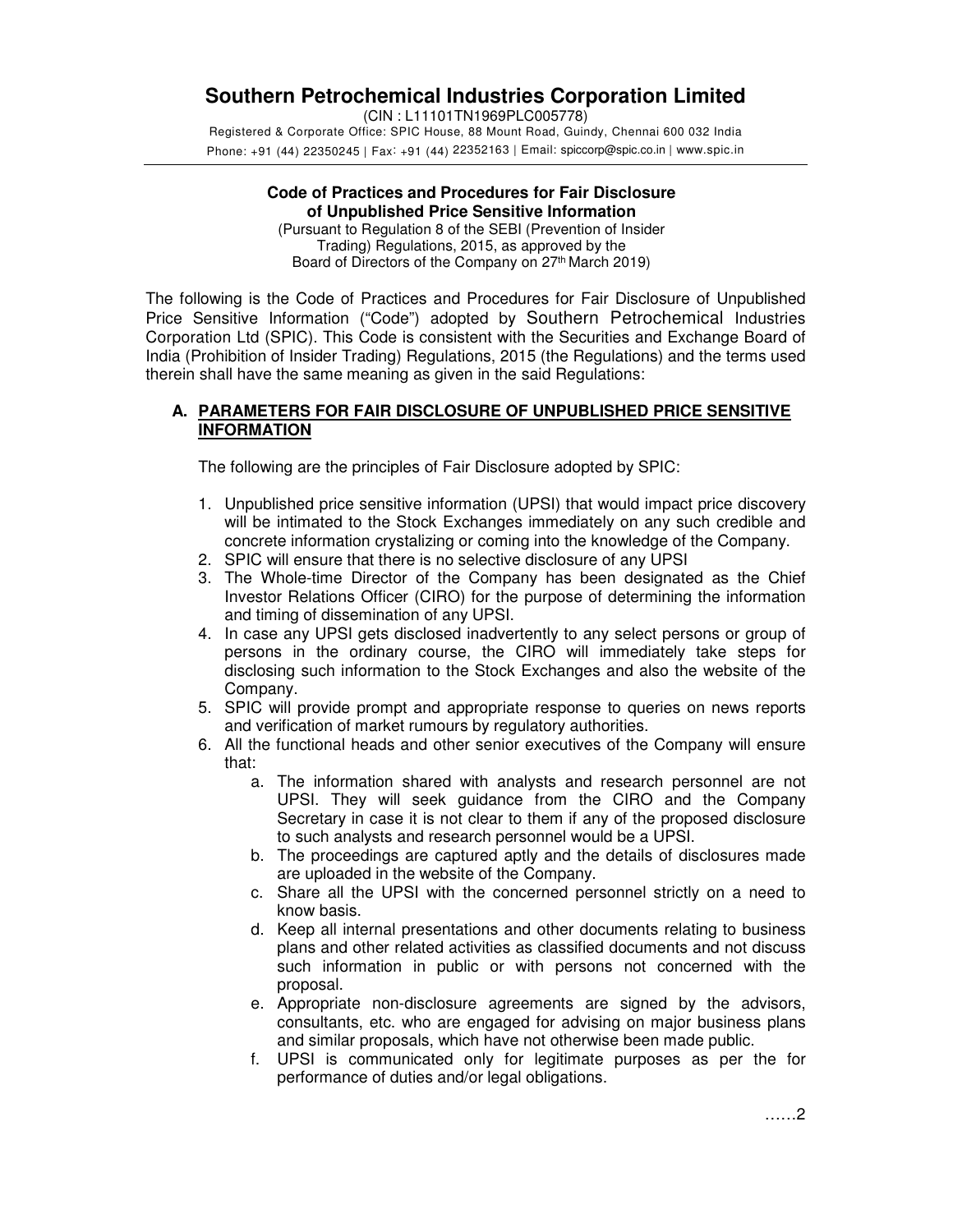## **B. POLICY FOR DETERMINATION OF LEGITIMATE PURPOSES**

Pursuant to Regulation 3 (1) and (2) of the Regulations, UPSI relating to the Company shall be communicated, provided or access allowed only for legitimate purposes for performance of the duties or discharge of legal obligations of the discloser and also the recipient of the information and subject to compliance with the provisions of this Code and also the Regulations.

Similarly no person shall procure UPSI except for legitimate purposes for performance of the duties or discharge of legal obligations and he shall comply with the requirements of this Code and also the Regulations.

The Policy for Legitimate Purpose pursuant to Regulation 3 (2A) of the Regulations shall be the following:

- i. Legitimate Purposes of Disclosure shall be:
	- a. Disclosure for discharge of contractual or legal obligations or discharge of duties in relation to the Company by the person disclosing as well as receiving the information.
	- b. To illustrate, sharing of information in the ordinary course of business with the following persons, viz., Joint Venture partners, collaborators, lenders, customers, suppliers, merchant bankers, legal advisors, auditors, rating agencies, potential lenders, registrar and transfer agents, insolvency professionals or other advisors or consultants (collectively referred to as outsiders) with whom the Company is having business relationship and for the purpose of such adviser to discharge his contractual obligations arising out of such relationship.
- ii. Sharing of information with a view to evade or circumvent the prohibitions of the Regulations shall not be deemed to be a legitimate purpose and any such improper disclosure shall be dealt with in accordance with the provisions of the Regulations.
- iii. Any person in receipt of UPSI pursuant to a "legitimate purpose" shall be considered as an "insider" for the purposes of Regulations and the Code and due notice shall be given to such persons by the persons making the disclosure to maintain confidentiality of such UPSI in compliance with the Regulations.
- iv. Any person who receives UPSI knowing it to be an UPSI shall be deemed to have received notice from the Company of the requirement to maintain confidentiality and he shall be deemed to have agreed to such confidentiality requirements if he receives such UPSI.
- v. The Company shall maintain structured digital database containing the names of such persons or entities as the case may be with whom UPSI is shared under this Code read with the Regulations along with the Permanent Account Number or any other identifier authorized by law where Permanent Account Number is not available or as may be specified under the PIT Regulations from time to time.

…….3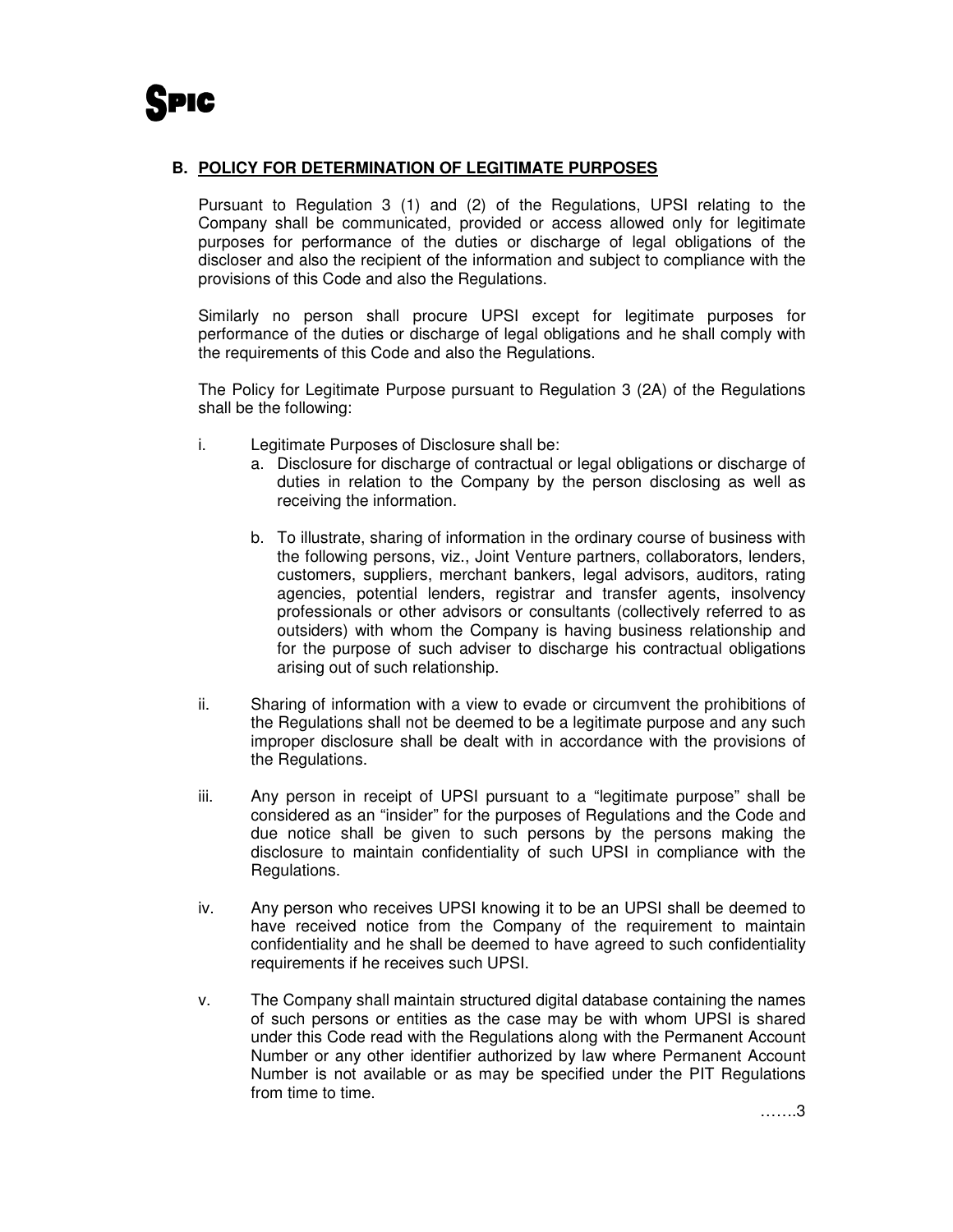## **C. PROCEDURE FOR INQUIRY IN CASE OF LEAK OF UPSI**

Leak of any UPSI in contravention of the provisions of the PIT Regulations and/or the confidentiality requirements shall be viewed very seriously and shall be dealt with as follows:

- i. When any leak is suspected the same shall be brought to the notice of the Compliance Officer (CO) who shall inform the WTD/CIRO immediately. He shall initiate actions for a preliminary inquiry into the matter to determine if a more detailed inquiry is warranted. For this purpose the Compliance officer shall take the guidance of the WTD/CIRO.
- ii. The CO based on the findings shall submit the findings of the preliminary assessment to the CIRO. If such findings point to a prima facie case for further actions the CIRO shall constitute an Inquiry Committee (IC) to conduct the investigation / enquiry process.
- iii. The IC shall conduct a detailed inquiry after collecting requisite evidence, documents and summoning such of the individuals for personal appearance as deemed necessary.
- iv. The inquiry shall be conducted in confidence and the IC shall submit the inquiry report to the CIRO. The Report shall contain detailed findings supported by evidence, the consequences of the leak and the quantum of punishment to be awarded. The CIRO may call for such further information as may be required, if he is of the view that the information contained in the report is inadequate and the IC shall provide the same.
- v. The CIRO shall, promptly on receipt of the preliminary enquiry report pointing to any leak /suspected leak of UPSI, cause information to be given to SEBI about such leakage/suspected leakage and followed by intimation about initiation of detailed inquiry, if any. Post inquiry, the details of violations, person involved, undue profit made out of it and such any other significant findings are to be furnished to SEBI.
- vi. The Report of the IC shall be considered by the WTD/CIRO in consultation with the Chairman of the Company he shall determine the quantum of punishment.
- vii. All the documents and other records relating to the inquiry shall be handed over to the Compliance Officer for safe custody which shall be maintained in tact as per the archival policy of the Company.

#### **D. WHISTLE BLOWER POLICY FOR UPSI**

Any employee who becomes aware of leak of any UPSI by any person in breach of the provisions of this Code and the Regulations, may bring the same to the notice of the concerned internal authority as per the process laid down in the Whistle Blower Policy of the Company laid down under S. 177 of the Companies Act, 2013. He will be deemed as a Whistle Blower and shall be entitled to protection under the said Policy.